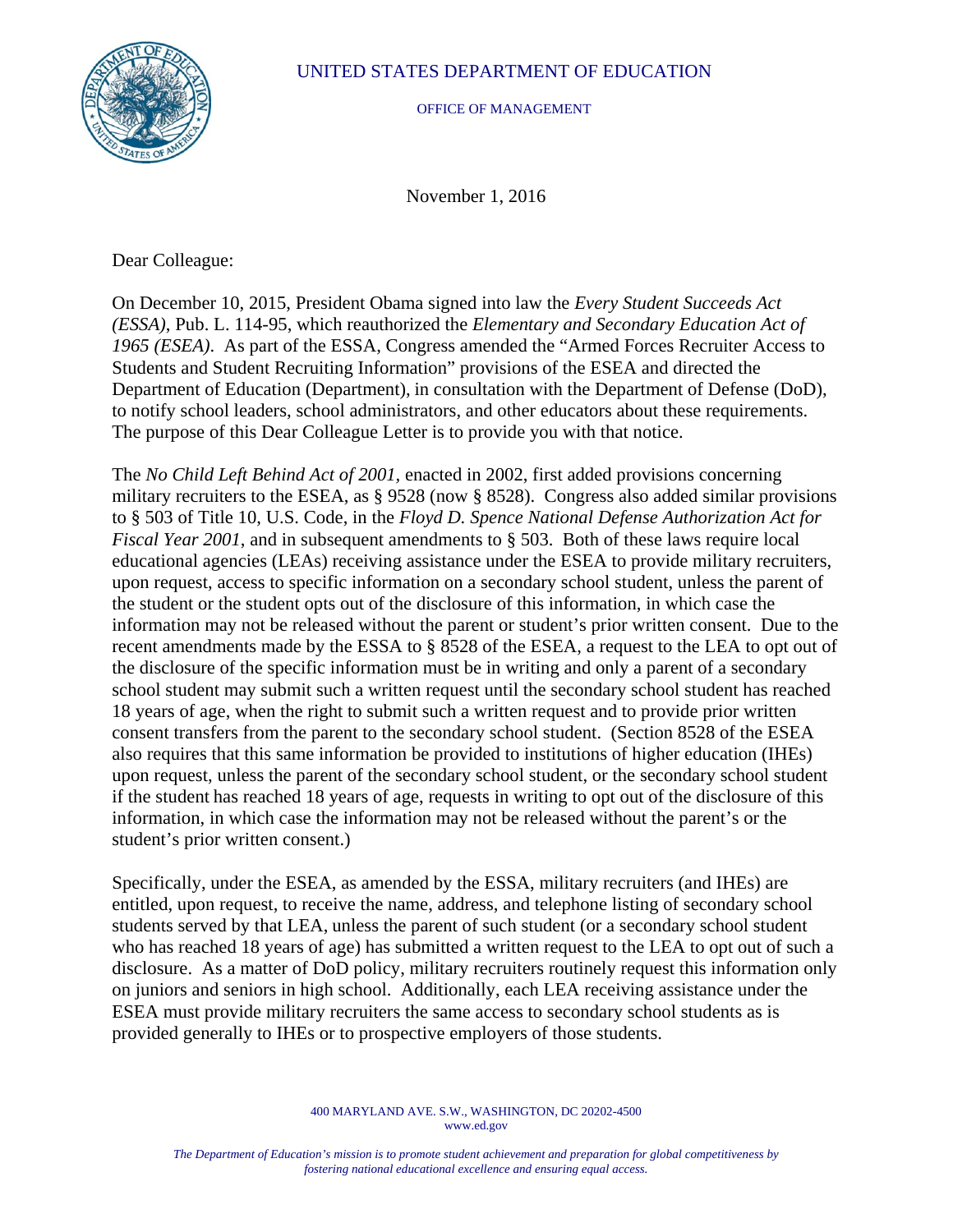Please note that, while the requirements under the provisions addressing military recruiters in both the ESEA and the DoD law (10 U.S.C. § 503(c)) apply only to LEAs receiving assistance under the ESEA, the DoD law, unlike the ESEA, defines an LEA as including a "private secondary school." Thus, the DoD law also applies to a private secondary school that receives funds under the ESEA. However, a private school that maintains a religious objection to service in the Armed Forces, if the objection is verifiable through the corporate or other organizational documents or materials of that school, is not required to comply with the DoD law. Moreover, a private secondary school whose students receive equitable services under one or more of a number of ESEA programs—e.g., Title I, Part A; Title II, Part A; Title III, Part A—is not thereby a secondary school that "receives" funds under the ESEA; the school's students receive those services from a public agency that receives ESEA funds. As a result, unless such a secondary school also receives a direct grant or subgrant under the ESEA, it is not subject to the military recruiter requirements of either § 8528 of the ESEA or 10 U.S.C. § 503.

The Department's Family Policy Compliance Office (FPCO) administers the provisions in the ESEA concerning military recruiters and provided guidance, in conjunction with DoD, on the prior provisions in the ESEA concerning military recruiters on October 9, 2002. You may access the 2002 guidance on FPCO's website here:

http://www2.ed.gov/policy/gen/guid/fpco/hottopics/ht10-09-02.html. In 2003, the Department and the DoD issued follow-up guidance, which can be accessed at the following link: http://www2.ed.gov/policy/gen/guid/fpco/pdf/ht070203.pdf.

To summarize, under § 8528 of the ESEA, each LEA that receives funds under the ESEA is required to:

- Comply with a request by a military recruiter or an IHE for access to the name, address, and telephone listing of each secondary school student served by the LEA, unless the parent of such student (or the student if he or she has attained 18 years of age) has submitted a written request to the LEA to opt out of the disclosure of such information, in which case the information may not be released without the parent's (or the student's) prior written consent;
- Notify parents of the students served by the LEA, or the student (if he or she has attained 18 years of age), of the opportunity to submit a written request to opt out of the disclosure of the student's name, address, and telephone listing, unless prior written consent has been provided; and
- Provide military recruiters the same access to secondary school students as is provided generally to IHEs or to prospective employers of those students.

In the ESSA amendments to § 8528 of the ESEA, Congress made three changes. First, under the opt-out process, Congress removed the provision that allowed a secondary school student to request that his or her information not be disclosed without his or her parent's prior written consent. This provision now provides that a parent (or a student who has reached 18 years of age) may submit a written request to the LEA that the information not be disclosed without the parent's (or the student's) prior written consent. This change removed the right of a secondary school student under the age of 18 years to request that his or her information not be disclosed without his or her parent's prior written consent, required that a request to opt out of such a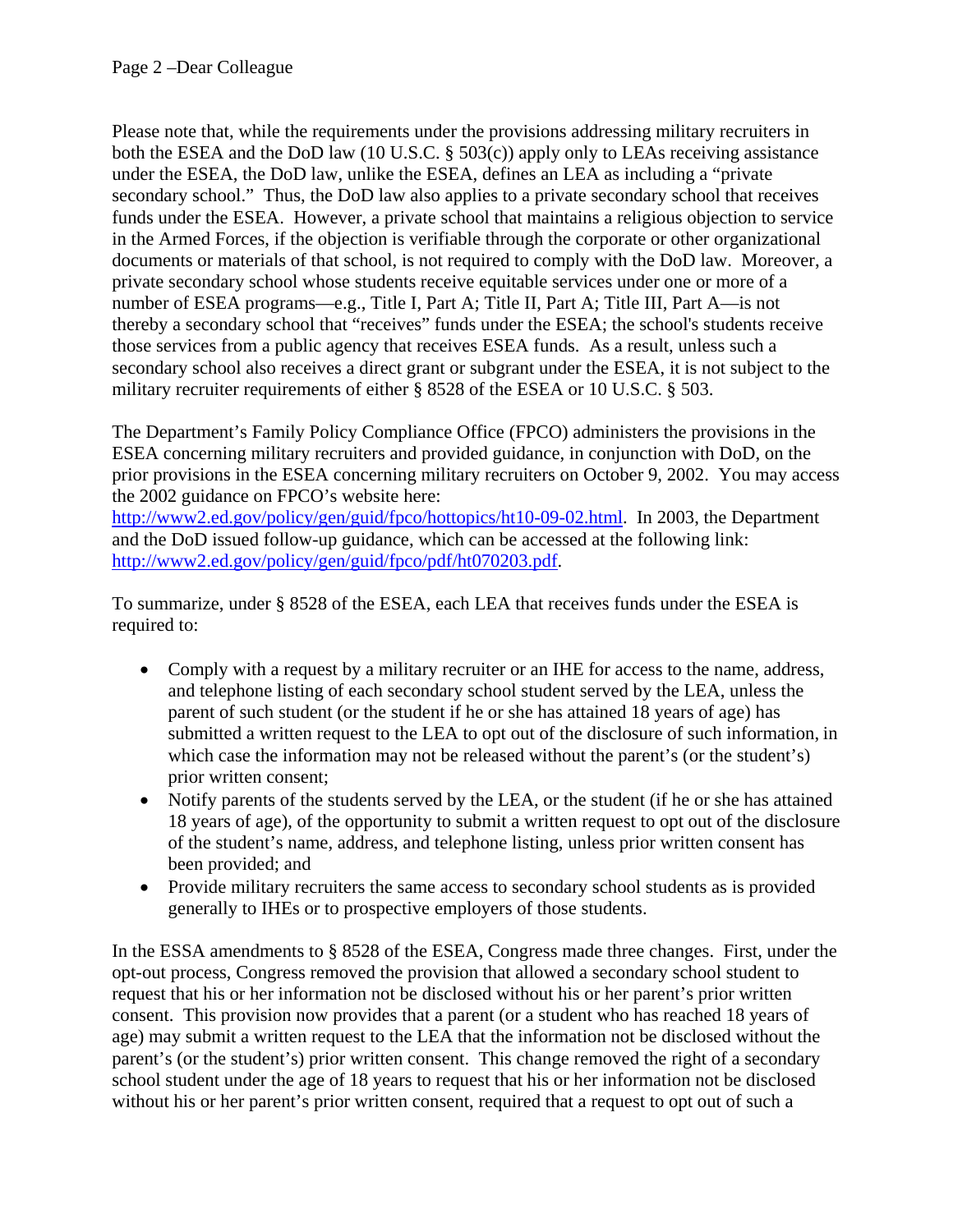disclosure be in writing, and transferred the right to submit a written request to opt out of such a disclosure, as well as to provide prior written consent, from a parent to a secondary school student when the student reaches 18 years of age. Second, Congress clarified that each LEA must notify the parents of the students served by the LEA (or the students, if they have reached 18 years of age) of the option to make a request to opt out of the disclosure. Third, Congress clarified that LEAs may not use an "opt-in" process or any other process other than the opt-out process described in the law as a means to withhold access to a student's name, address, and telephone listing from a military recruiter or an IHE.

LEAs and their constituent schools are required to comply with these ESEA requirements regardless of their "directory information" policy under the *Family Educational Rights and Privacy Act (FERPA)*. 20 U.S.C. § 1232g; 34 CFR Part 99. As you know, FERPA is a federal law that protects the privacy of students' education records. The term "education records" means those records that are: (1) directly related to a student; and (2) maintained by an educational agency or institution or by a party acting for the agency or institution. *See* 20 U.S.C. § 1232g(a)(4)(A) and the definition of "education records" in 34 CFR § 99.3. FERPA affords parents and eligible students the right to access their education records, seek to have their education records amended, and exercise some control over the disclosure of the personally identifiable information (PII) from their education records. (An "eligible student" is a student who has reached 18 years of age or is attending an IHE at any age.) Under FERPA, an educational agency or institution is prohibited from disclosing PII from a student's education records, without the prior written consent of the parent or eligible student, unless the disclosure meets an exception to FERPA's general consent requirement. *See* 34 CFR §§ 99.30 and 99.31.

One exception to FERPA's general consent requirement permits the nonconsensual disclosure of PII from education records that has been appropriately designated as "directory information" by the educational agency or institution. 34 CFR  $\S$  99.31(a)(11). FERPA defines "directory information" as information contained in an education record of a student that would not generally be considered harmful or an invasion of privacy if disclosed. 34 CFR § 99.3. Directory information includes information such as the student's name; address; telephone listing; electronic mail address; photograph; date and place of birth; major field of study; grade level; enrollment status (e.g., undergraduate or graduate, full-time or part-time); dates of attendance (i.e., the period of time during which the student attends or attended an educational agency or institution and not daily attendance records); participation in officially recognized activities and sports; weight and height of members of athletic teams; degrees, honors, and awards received; and the most recent educational agency or institution attended.

FERPA provides that an educational agency or institution may disclose directory information if it has given public notice of: (1) the types of information that it has designated as "directory information"; (2) a parent's or eligible student's right to restrict the disclosure of such information; and (3) the period of time within which a parent or eligible student has to notify the educational agency or institution in writing that he or she does not want any or all of those types of information designated as directory information. 34 CFR § 99.37(a). Additionally, an educational agency or institution may implement a limited directory information policy. Under a limited directory information policy, an educational agency or institution may choose to limit the